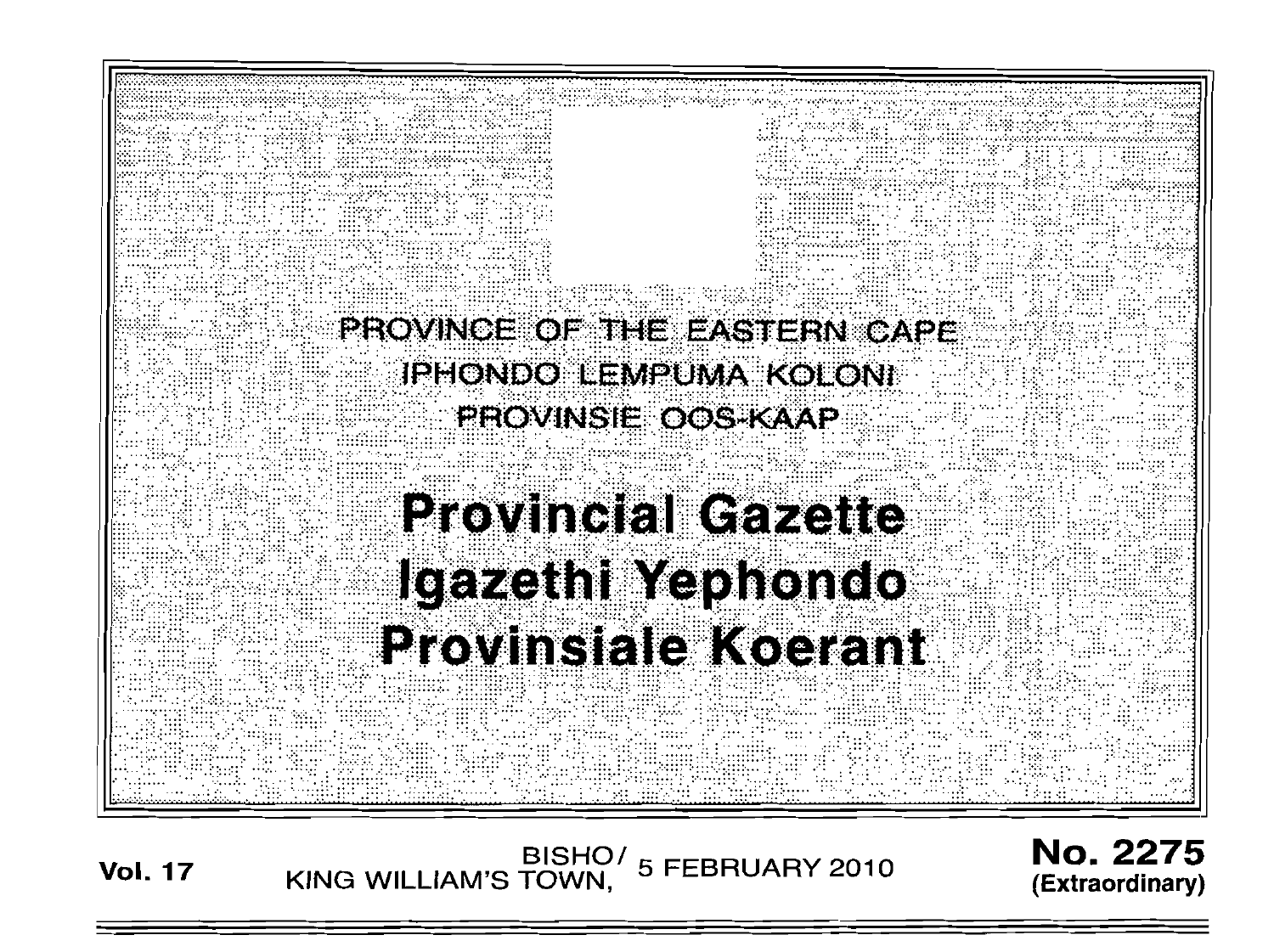No.

# IMPORTANT NOTICE

The Government Printing Works will not be held responsible for faxed documents not received due to errors on the fax machine or faxes received which are unclear or incomplete. Please be advised that an "OK" slip, received from a fax machine, will not be accepted as proof that documents were received by the GPW for printing. If documents are faxed to the GPW it will be the sender's responsibility to phone and confirm that the documents were received in good order.

Furthermore the Government Printing Works will also not be held responsible for cancellations and amendments which have not been done on original documents received from clients.

# CONTENTS ·INHOUD

| lo. |                        | Page<br>No. | Gazette<br>No. |
|-----|------------------------|-------------|----------------|
|     | <b>GENERAL NOTICES</b> |             |                |
|     |                        |             | 2275           |
|     |                        |             | 2275           |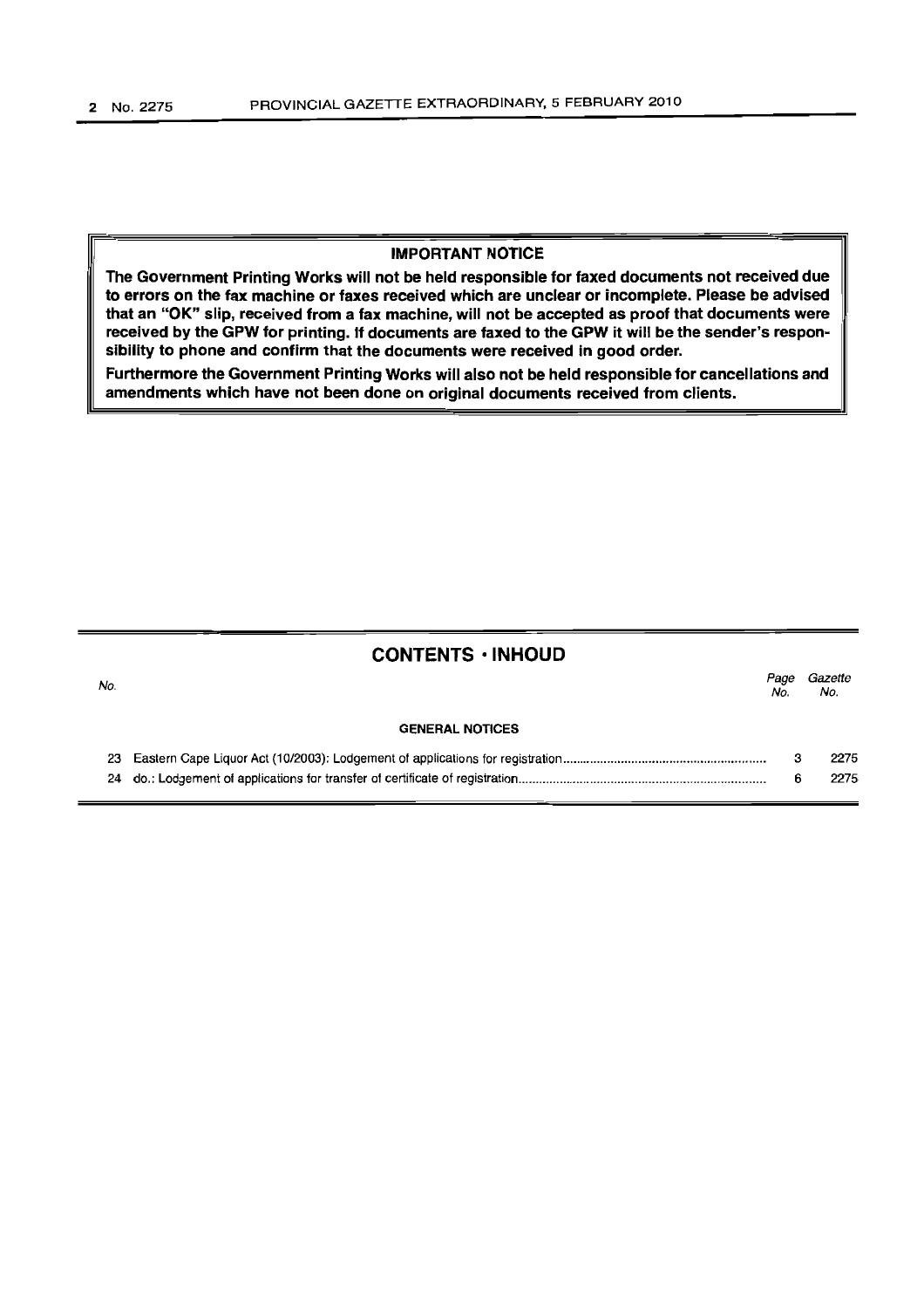# GENERAL NOTICES

## NOTICE 23 OF 2010

1. CM3 [Reg 4 (1)]

#### EASTERN CAPE LIQUOR ACT, 2003 (Act No. 10 of 2003) NOTICE OF LODGEMENT OF APPUCATIONS FOR REGISTRATION

Notice is hereby given that the applications for registration, particulars of which appear in the Schedule hereunder, have been lodged with the Board.

Interested parties may, free of charge, inspect any application which appears in the Schedule hereunder and may within twenty one days of this notice, lodge with the Board written representations in support of, or written objections.

#### THEMBI ZONO - GXOYIYA EASTERN CAPE LIQUOR BOARD 27 January 2010

I

#### **SCHEDULE**

|                                     | 1                | $\mathbf{2}$                                | 3                                   | 4                            | 5                                                                                             |
|-------------------------------------|------------------|---------------------------------------------|-------------------------------------|------------------------------|-----------------------------------------------------------------------------------------------|
| <b>Application</b><br><b>Number</b> |                  | Name and<br>number of Ward                  | Kind of registration<br>applied for | Kind of liquor to<br>be sold | Name under which business is<br>to be conducted and particulars<br>of the erf, street or farm |
| 1.                                  | ECP 17832        | Ward 3 Blue<br><b>Crane Municipality</b>    | Consumption on and<br>off premises  | All kinds                    | Mandi's Tavern, 99 3 <sup>rd</sup> Ave, New<br>Brighton, Somerset East                        |
| 2.                                  | <b>ECP 17833</b> | Ward 5 Blue<br><b>Crane Municipality</b>    | Consumption on and<br>off premises  | All kinds                    | Day 'n Night Tavern, 6 Kaulela<br>Rd, Franscisvale, Somerset East                             |
| 3.                                  | <b>ECP 17834</b> | Nxuba Yethemba<br>Municipality              | Consumption on<br>premises          | All kinds                    | The Butcher Bird Restaurant, Erf<br>197 Hope Str, Adeliade                                    |
| 4.                                  | <b>ECP 17835</b> | Ward 30 BCM                                 | Consumption on and<br>off premises  | All kinds                    | Zanele, 50731 Orange Groove,<br>EL                                                            |
| 5.                                  | <b>ECP 17836</b> | Ward 1 Tabankulu<br>Municipality            | Consumption off<br>premises         | All kinds                    | Lukhanyisweni Bottle Store,<br>Dumsi A/A, Tabankulu                                           |
| 6.                                  | <b>ECP 17837</b> | Ingquza Hill<br>Municipality                | Consumption on and<br>off premises  | All kinds                    | Nobongile Tavern, Siphaqeni A/A,<br>Flagstaff                                                 |
| 7.                                  | <b>ECP 17838</b> | Ward 13 Matatiele<br>Municipality           | Consumption on and<br>off premises  | All kinds                    | Vuyo's Tavern, Masupha Loc,<br>Matatiele                                                      |
| 8.                                  | ECP 17839        | Ward 11 Ingquza<br><b>Hill Municipality</b> | Consumption on and<br>off premises  | All kinds                    | Iginisi Liyovela Tavern, Bodweni<br>A/A, Mxhokozweni Loc, Lusikisiki                          |
| 9.                                  | <b>ECP 17840</b> | Ward 20<br>Umzimvubu<br>Municipality        | Consumption on and<br>off premises  | All kinds                    | Lulu's Tavern, Mpemba Loc, Mt<br>Frere                                                        |
| 10.                                 | <b>ECP 17841</b> | Ward 9 Matatiele<br>Municipality            | Consumption off<br>premises         | All kinds                    | Nozulu Bottle Store, Makhoba<br>A/A, Magasela Loc, Matatiele                                  |
| 11.                                 | <b>ECP 17842</b> | Ingquza Hill<br>Municipality                | Consumption on and<br>off premises  | All kinds                    | Vuyani Tavern, Mantusini A/A,<br>Mthabalala Loc, Lusikisiki                                   |
| 12.                                 | <b>ECP 17843</b> | Ward 15 Ingquza<br><b>Hill Municipality</b> | Consumption on and<br>off premises  | All kinds                    | Corner Pocket Tavern, 119 Joe<br>Slovo Park, Lusikisiki                                       |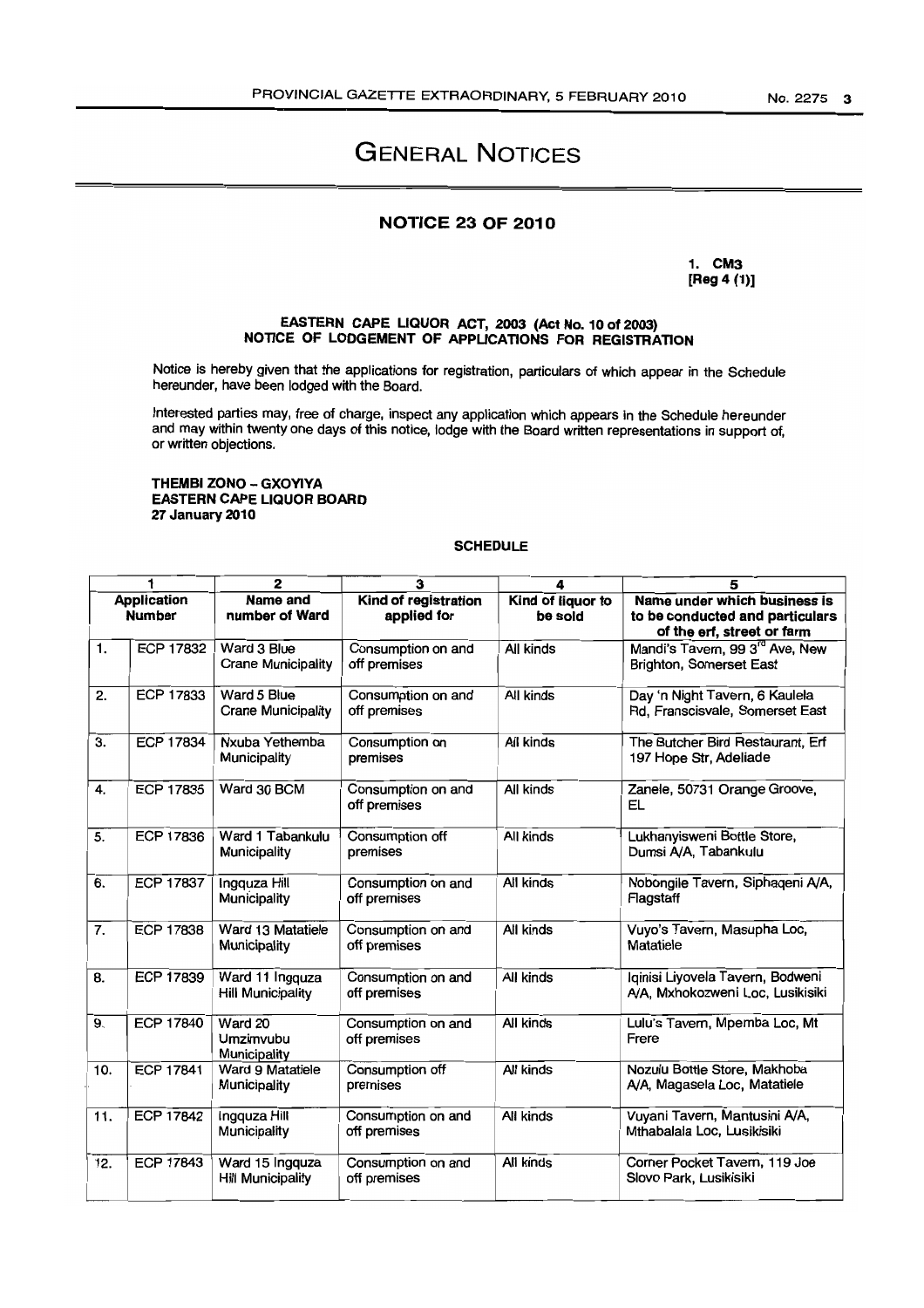| 13. | <b>ECP 17844</b> | Ward 19 Ingquza<br><b>Hill Municipality</b> | Consumption on and<br>off premises | All kinds | Ebumnandini Tavern, Mcobothini<br>Loc, Lusikisiki                                           |
|-----|------------------|---------------------------------------------|------------------------------------|-----------|---------------------------------------------------------------------------------------------|
| 14. | <b>ECP 17845</b> | Ward 7 Matatiele<br>Municipality            | Consumption on and<br>off premises | All kinds | Vukuzenzele Tavern, Pamla<br>Village, Matatiele                                             |
| 15. | <b>ECP 17846</b> | Ward 10 Matatiele<br>Municipality           | Consumption off<br>premises        | All kinds | Koena Bottle Store, Magadla A/A,<br>Matatiele                                               |
| 16. | <b>ECP 17847</b> | Ward 4 Matatiele<br>Municipality            | Consumption on and<br>off premises | All kinds | Ndaphulele Tavern, Makhoaseng<br>Loc, Matatiele                                             |
| 17. | <b>ECP 17848</b> | Ward 40 NMMM                                | Consumption on<br>premises         | All kinds | Dawnee's Bistro, Shop 7 Seaview<br>Kwik Spar Shopping Centre, Van<br>Reenem, Seaview, PE    |
| 18. | ECP 17849        | Ward 3 NMMM                                 | Consumption on<br>premises         | All kinds | Candy's Resto Bar, 113 Huegh<br>Rd, Walmer, PE                                              |
| 19. | <b>ECP 17850</b> | Ward 3 Lukhanji<br>Municipality             | Consumption on and<br>off premises | All kinds | Nomvo's Tavern, Nyaba Loc,<br>Machibini A/A, Queenstown                                     |
| 20. | ECP 17851        | Ward 12 Lukhanji<br>Municipality            | Consumption on and<br>off premises | All kinds | Noluthando's Bottle Store, No.86<br>Mbekweni Village, Whittlesea                            |
| 21. | ECP 17852        | Ward 5 Lukhanji<br>Municipality             | Consumption on and<br>off premises | All kinds | Skura's Tavern, Kolomane<br>Village, Whittlesea                                             |
| 22. | ECP 17853        | Ward 13 Lukhanji<br>Municipality            | Consumption on and<br>off premises | All kinds | Kwa Skhoko's Tavern, Sisilana<br>Loc, Kleinbulhoek, Whittlesea                              |
| 23. | <b>ECP 17854</b> | <b>NMMM</b>                                 | Special                            | All kinds | <b>Bluewater Bay Surf Lifesaving</b><br>Club, Duty Beach Weinronk Way,<br>Bluewater Bay, PE |
| 24. | ECP 17855        | Ward 9<br>Emalahleni<br>Municipality        | Consumption on and<br>off premises | All kinds | Khanyi's Tavern, Swartwater<br>Village, Lady Frere                                          |
| 25. | ECP 17856        | Ward 19 Mnquma<br>Municipality              | Consumption on and<br>off premises | All kinds | Blue House Tavern, Phakade<br>Village, Ngamakwe                                             |
| 26. | <b>ECP 17857</b> | Ward 1 Inkwanca<br>Municipality             | Consumption on and<br>off premises | All kinds | Kwa Lucy's Tavern, No.906<br>Sonwabile Village, Sterkstroom                                 |
| 27. | <b>ECP 17858</b> | Ward 1 Tsolwana<br>Municipality             | Consumption on and<br>off premises | All kinds | Nomzamo Tavern, B Section,<br>Thornhill A/A, Queenstown                                     |
| 28. | ECP 17859        | Ward 3 Tsolwana<br>Municipality             | Consumption on and<br>off premises | All kinds | Zintle's Tavern, No.133<br>Springrove Village, Ntabethemba,<br>Whittlesea                   |
| 29. | <b>ECP 17860</b> | Ward 12 Mbashe<br>Municipality              | Consumption on and<br>off premises | All kinds | Siphele Tavern, Qwaqwa Loc,<br>Mfula A/A, Willowvale                                        |
| 30. | <b>ECP 17861</b> | Ward 12 Lukhanji<br>Municipality            | Consumption on and<br>off premises | All kinds | Simpra's Tavern, Upper<br>Lahlangubo, Whittlesea                                            |
| 31. | ECP 17862        | Ward 1 Mnguma<br>Municipality               | Consumption on and<br>off premises | All kinds | Snez's Tavern, Erf 210 Bungeni<br>Squatter Camp, Butterworth                                |
| 32. | ECP 17863        | Ward 11<br>Emalahleni<br>Municipality       | Consumption off<br>premises        | All kinds | Smilo Bottle Store, 19 Protea Str,<br>Munnikville, Dordrecht                                |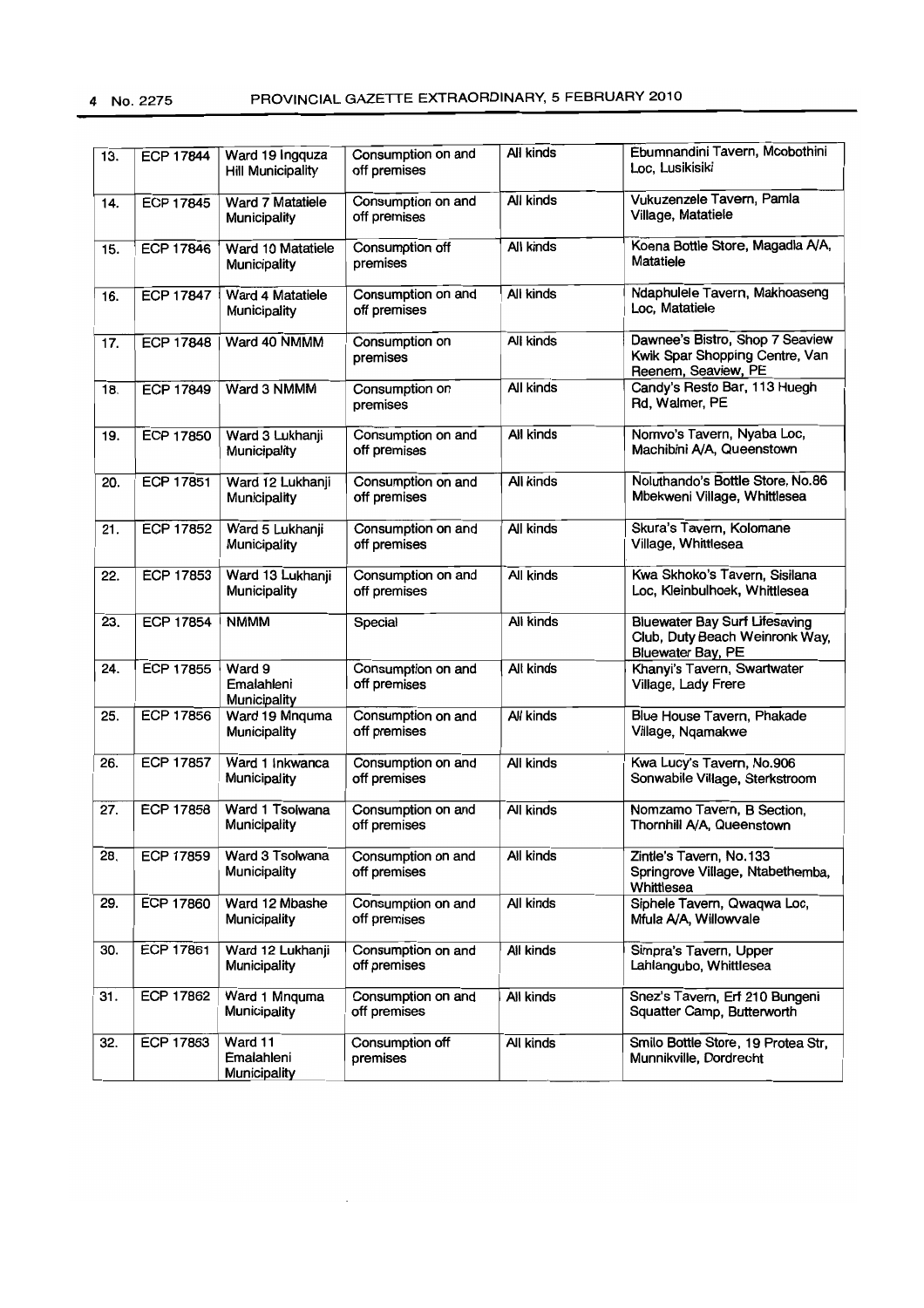| 33. | <b>ECP 17864</b> | Ward 1 Sengu<br>Municipality    | Consumption on and<br>off premises | All kinds | Boiketlong Tavern, G Morifi<br>Section, Walaza Village,<br>Sterkspruit |
|-----|------------------|---------------------------------|------------------------------------|-----------|------------------------------------------------------------------------|
| 34. | <b>ECP 17865</b> | Ward 1 Sengu<br>Municipality    | Consumption off<br>premises        | All kinds | Monoana Bottle Store, No.53<br>Main Str, Sterkspruit                   |
| 35. | <b>ECP 17866</b> | Ward 5 Sengu<br>Municipality    | Consumption on and<br>off premises | All kinds | Phuthulohang Tavern, Bebeza<br>A/A, Sterkspruit                        |
| 36. | <b>ECP 17867</b> | Ward 8 Elundini<br>Municipality | Consumption on and<br>off premises | All kinds | Nomzamo Tavern, Luzie Drift Loc,<br><b>Mount Fletcher</b>              |
|     |                  | $\cdots$                        |                                    | .         | $\sim$ $\sim$<br>----                                                  |

|     |                  |                                 |                                    |           | OIGI NOM UIL                                                      |
|-----|------------------|---------------------------------|------------------------------------|-----------|-------------------------------------------------------------------|
| 34. | <b>ECP 17865</b> | Ward 1 Sengu<br>Municipality    | Consumption off<br>premises        | All kinds | Monoana Bottle Store, No.53<br>Main Str, Sterkspruit              |
| 35. | ECP 17866        | Ward 5 Sengu<br>Municipality    | Consumption on and<br>off premises | All kinds | Phuthulohang Tavern, Bebeza<br>A/A, Sterkspruit                   |
| 36. | <b>ECP 17867</b> | Ward 8 Elundini<br>Municipality | Consumption on and<br>off premises | All kinds | Nomzamo Tavern, Luzie Drift Loc,<br><b>Mount Fletcher</b>         |
| 37. | <b>ECP 17868</b> | Ward 15 NMMM                    | Consumption on and<br>off premises | All kinds | Ekupholeni Leisure Centre, 72-74<br>Ferguson Rd, New Brighton, PE |
| 38. | <b>ECP 17869</b> | Ward 2 Elundini<br>Municipality | Consumption on and<br>off premises | All kinds | Mzamo's Tavern, 1195 JK<br>ZBokwe Loc, Ugie                       |
| 39. | <b>ECP 17870</b> | Ward 2 Elundini<br>Municipality | Consumption on and<br>off premises | All kinds | Bakoena Tavern, Solomzi Loc,<br>Mount Fletcher                    |
| 40  | ECP 17871        | Ward 16 Sengu<br>Municipality   | Consumption on and<br>off premises | All kinds | Patric's Tavern, L36 Zola, Barkly<br>East                         |